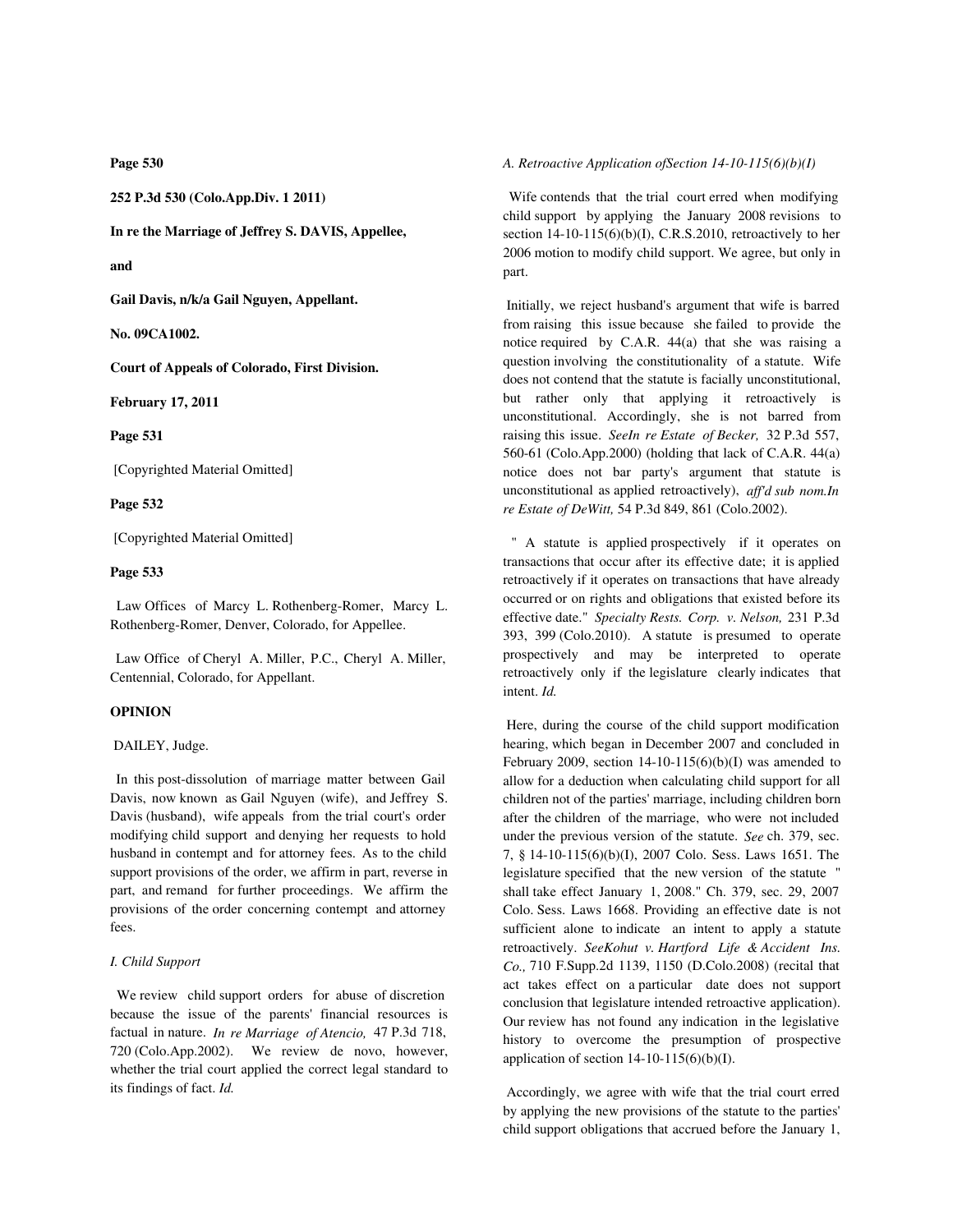2008, effective date of the amended statute. Because child support is a continuing obligation that is always modifiable under the provisions of section  $14-10-122(1)(a)$ , C.R.S.2010, however, we perceive no error by the court in applying the revised

# **Page 534**

 statute to the parties' child support obligations that accrued after the effective date of the statute. *SeeMcDonough v. McDonough,* 458 N.W.2d 344, 345-46 (N.D.Ct.App.1990) (allowing modification of child support payments accruing after effective date of statutory amendments because, " [a]lthough the amendment may not be retroactively applied to child support accruing before the effective date, an obligor's child support obligation is a continuing obligation which may be modified prospectively" (citation omitted)); *Mazzuckelli v. Mazzuckelli,* 106 Ohio App.3d 554, 666 N.E.2d 620, 622-23 (1995) (allowing application of statutory amendments to child support payments accruing after amendment's effective date because the child support obligation was ongoing and had not yet been fully carried out under existing law at the time statute was amended, and thus the application was not truly retrospective).

 On remand, the trial court shall recalculate the child support obligations that accrued before January 1, 2008, without applying the amended version of section  $14-10-115(6)(b)(I).$ 

 We reject wife's further contention that the amended statute does not apply to husband's after-born children in any case because it would apply only to her, the parent moving to modify. Section 14-10-115(6)(b)(I) now provides in relevant part:

 At the time of the initial establishment of a child support order, or in any proceeding to modify a support order, if a parent is also legally responsible for the support of other children for whom the parents do not share joint legal responsibility, an adjustment shall be made revising the parent's income prior to calculating the basic child support obligation for the children who are the subject of the support order if the children are living in the home of the parent seeking the adjustment or if the children are living out of the home, and the parent seeking the adjustment provides documented proof of money payments of support of those children.

 We do not interpret this language as applying only to the parent who filed a motion to modify child support. Rather, the statute provides that the adjustment shall be made to the income of the parent who is also legally responsible for other children. The subsequent language referring to " the parent seeking the adjustment" refers to the parent seeking the adjustment to his or her income, and not solely to a parent, like wife here, who files a motion to modify child support.

### *B. Husband's Income*

 Wife further contends that the trial court erred when calculating husband's income for child support purposes without including his employer's contributions to his 401(k) savings plan, stock option plan, and insurance plans, and the stipend husband receives to defray his own insurance costs. We disagree.

 Child support obligations are determined by applying the statutory guidelines in section 14-10-115(7), C.R.S.2010, to the parents' combined gross incomes. *See* § 14-10-115(1)(b)(I), (7)(a)(I), C.R.S.2010; *In re Marriage of Nimmo,* 891 P.2d 1002, 1005 (Colo.1995). Gross income means the actual gross income of a parent from any source. § 14-10-115(3)(c), (5)(a)(I), C.R.S.2010; *In re Marriage of Mugge,* 66 P.3d 207, 210 (Colo.App.2003).

### *1. 401(k) Contributions*

 Prior to actual distribution, employer contributions to a spouse's retirement account or pension plan do not constitute gross income for child support purposes. *Mugge,* 66 P.3d at 211. This was the holding in *Mugge* even though the spouse in that case had already retired at the time of dissolution and had an opportunity to cash out the contributions, but instead elected to roll them over into another pension plan. *Seeid.* at 212. The division reasoned that the pension and retirement benefits, which are expressly included as income in section 14-10-115(5)(a)(I)(H), C.R.S.2010, include only such benefits that have actually been paid out and not those that are undistributed at the time of the hearing. *SeeMugge,* 66 P.3d at 211.

 Here, husband testified that his employer made contributions to his 401(k) account but that he could not receive those funds prior to retirement without paying a

### **Page 535**

 penalty. We are persuaded by the reasoning of the division in *Mugge* that such unrealized employer contributions are not income for child support purposes. Accordingly, the trial court did not abuse its discretion by excluding them from husband's income.

 We are not persuaded otherwise by *In re Marriage of Tessmer,* 903 P.2d 1194 (Colo.App.1995), on which wife relies. *Tessmer* held that interest and dividends credited to a retired spouse's account, which the spouse had not yet withdrawn, were income for child support purposes. *Seeid.* at 1196. Interest and dividends are expressly included in gross income under section  $14-10-115(5)(a)(I)(F)$  and  $(K)$ ,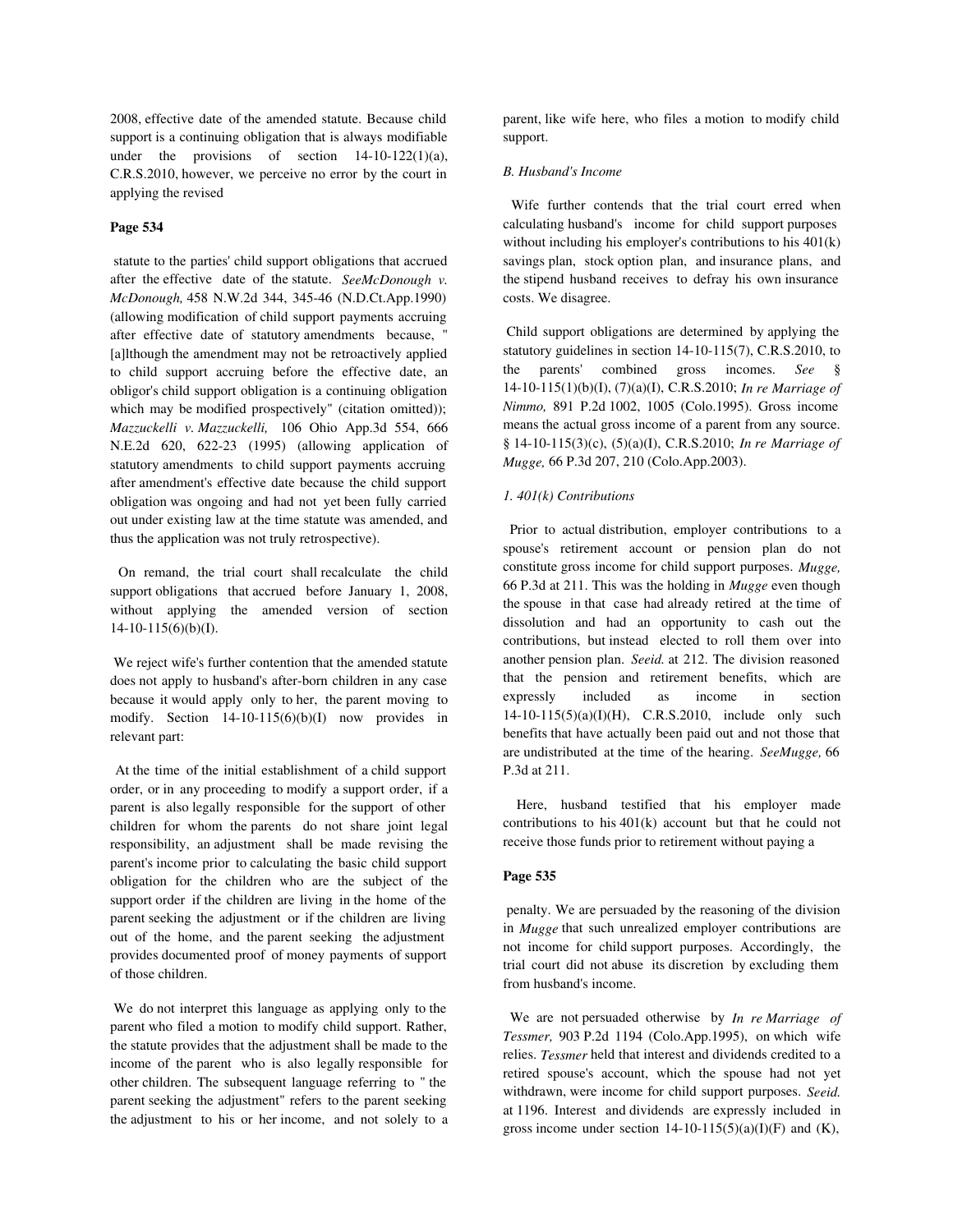C.R.S.2010, however, and these assets differ from pension contributions in how they are accumulated and paid. *SeeMugge,* 66 P.3d at 212-13 (similarly distinguishing *Tessmer* and holding that undistributed employer-funded retirement benefits that spouse elected not to receive were not income for child support purposes).

## *2. Stock Options*

 Similarly, a spouse's stock options from an employer are included in gross income for child support purposes only to the extent that the options have already been exercised at the time child support is determined. *SeeIn re Marriage of Campbell,* 905 P.2d 19, 20-21 (Colo.App.1995) (holding that amount received from stock options that were exercised is income for child support purposes, but that the potential income from the future exercise of other stock options is not). Accordingly, we also discern no abuse of discretion by the trial court in excluding from husband's income his employer's contributions to his stock option plan.

#### *3. Employer Contributions to Husband's Insurance Plans*

 Like the employer contributions to husband's retirement plan, which we conclude were properly excluded from husband's income under *Mugge,* 66 P.3d at 211, employer contributions on an employee's behalf to insurance plans are not income for child support purposes. *SeeJones v. Jones,* 920 So.2d 563, 564-65 (Ala.Civ.App.2005) (reversing trial court's child support calculation that included parent's employer's contribution to health insurance as income to the parent); *Caskey v. Caskey,* 698 S.E.2d 712, 718 (N.C.Ct.App.2010) (" We hold that contributions made by an employer to an employee's ... insurance premiums, may not be included as income for the purposes of the employee's child support obligations unless the trial court, after making the relevant findings, determines that the employer's contributions immediately support the employee in a way that is akin to income." ); *cf.* 26 C.F.R. § 1.106-1 (2010) (" The gross income of an employee does not include contributions which his employer makes to an accident or health plan for compensation (through insurance or otherwise) to the employee for personal injuries or sickness incurred by him, his spouse, or his dependents...." ).

 Similar to the retirement plan contributions, husband did not have the option to take these contributions as wages and use them for general living expenses. *SeeMugge,* 66 P.3d at 211 (" [E]mployers determined the amounts of their pension plan contributions and the employees did not have the option of directly receiving the amounts as wages." ); *see alsoJones,* 920 So.2d at 565 (" [I]f it is a payment that [a parent] has the power either to accept or to direct as he or she sees  $fit$ — i.e., if the [parent] has the power to redirect the payment so as to cause it to be included in the [parent's] paycheck— then such amount must be included as part of that [parent's] income for the purposes of calculating the [parent's] child-support obligation." (quoting *Jones v. Jones,* 883 So.2d 207, 211-12 (Ala.Civ.App.2003))); *Caskey,* 698 S.E.2d at 718 (" [I]f the employee could elect to receive cash instead of retirement or life insurance contributions from the employer, those employer contributions might properly be considered as income for child support purposes." ).

 Accordingly, we conclude that the trial court did not err by excluding the employer's contributions to husband's insurance plans from his income for child support purposes.

### *4. Husband's Stipend*

Pursuant to section  $14-10-115(5)(a)(I)(X)$ , C.R.S.2010, expense reimbursements received

#### **Page 536**

 by a parent in the course of employment are included in gross income for child support purposes if such payments are significant and reduce personal living expenses. *SeeIn re Marriage of Long,* 921 P.2d 67, 69 (Colo.App.1996); *see alsoIn re Marriage of Stress,* 939 P.2d 500, 502 (Colo.App.1997) (upholding inclusion in parent's income of monies paid to compensate for the cost of living in a foreign country because such monies serve the same function as any other compensation, which is to fund the parent's lifestyle and financial obligations). In *Long,* the reimbursement at issue was free military base housing, which the trial court determined relieved the husband of his primary living expenses of housing and utilities and increased his income by twenty percent. *See* 921 P.2d at 69.

 Here, the trial court distinguished *Long* and found that the stipend husband's employer paid to defray part of husband's health insurance costs did not meet the standard of being significant and reducing living expenses, and therefore would not be included in husband's income for child support purposes. Husband testified, and wife did not dispute, that he received \$51.34 in his bi-monthly paycheck as a stipend that was applied directly to defray part of his monthly health insurance expense. Based on this record, we perceive no abuse of the court's discretion in finding as it did, and, thus, in deciding not to include the small stipend husband received in his income for child support purposes.

### *C. The Child's Income*

 Wife also contends that the trial court erred by including the child's income in the child support calculation. Again, we disagree.

 The financial resources of the child are a factor that a trial court must consider when determining child support. *See* §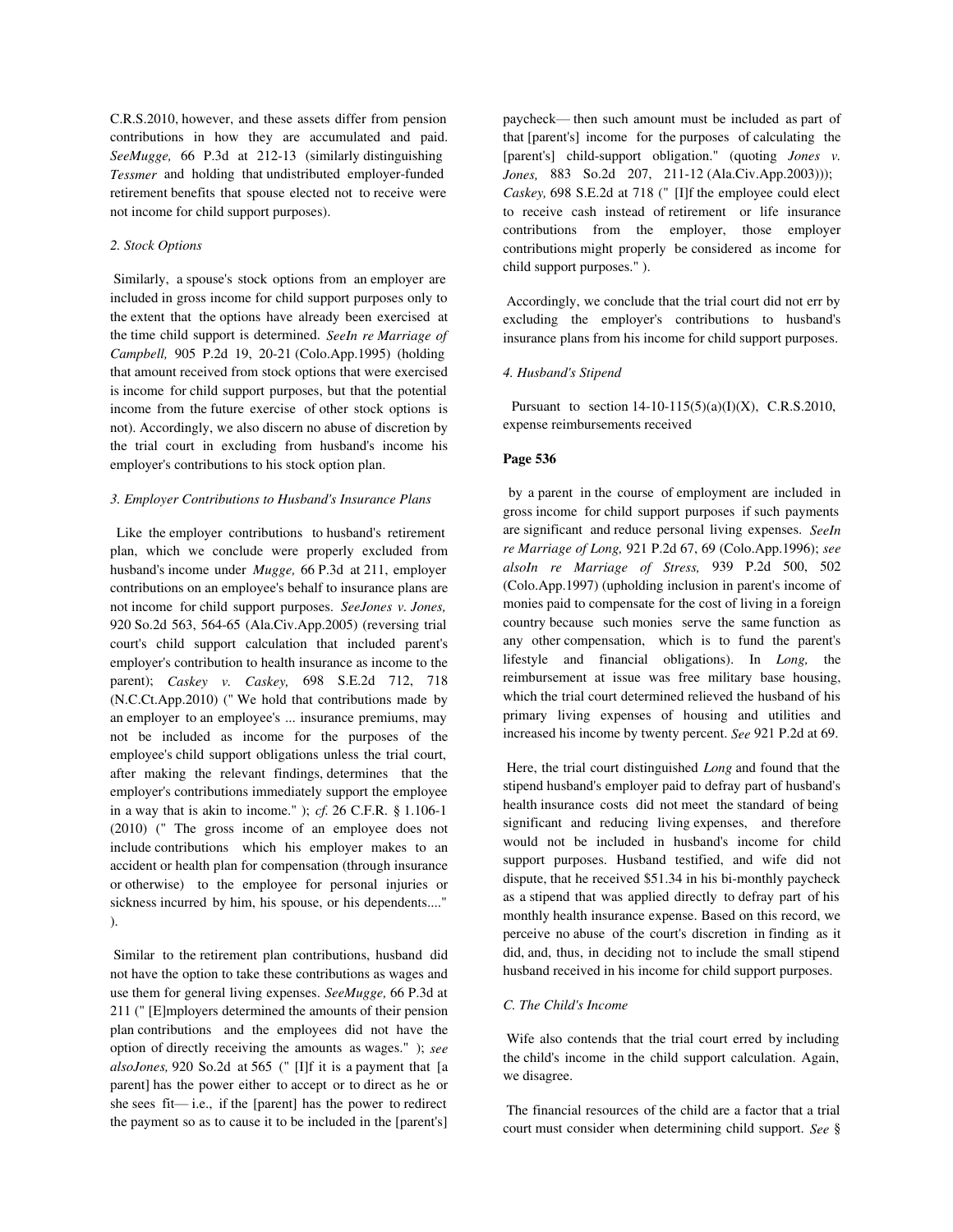$14-10-115(2)(b)(I)$ , C.R.S.2010. If the court finds that a child's income diminishes the child's basic needs, the court may reduce the basic child support obligation by an amount representing the reduction in need. *In re Marriage of Anthony-Guillar,* 207 P.3d 934, 943 (Colo.App.2009); *see also* § 14-10-115(11)(b), C.R.S.2010 (" Any additional factors that actually diminish the basic needs of the child may be considered for deductions from the basic child support obligation." ). The extent to which a child's income is used to defray the basic support obligation depends upon the totality of circumstances in a particular case and is within the trial court's discretion. *Anthony-Guillar,* 207 P.3d at 943; *In re Marriage of Cropper,* 895 P.2d 1158, 1160 (Colo.App.1995). Thus, an appellate court reviews the trial court's decision, whether and to what extent to consider a child's income when calculating child support, for abuse of discretion. *SeeIn re Marriage of Barrett,* 797 P.2d 848, 850 (Colo.App.1990).

 Here, the trial court included the child's employment income in the child support calculation because the child had a long-term work history and his income was used for his living expenses. The court's findings are supported by the record. The parties testified that the child, who was eighteen and attending college, had worked part time at the same job for the last two years earning \$400 a month, which he used for discretionary expenses and college savings. Accordingly, we perceive no abuse of discretion by the trial court, and we decline to disturb its inclusion of the child's income in the support calculation.

### *II. Contempt*

 Wife further contends that the trial court erred by not finding husband in contempt for violating a prior court order. We disagree.

 Initially, we observe that husband does not contend that the trial court lacked jurisdiction to enforce the Georgia court's order. On our own, however, we note that, because the parties' dissolution action originated in Colorado, section 14-11-101(2), C.R.S.2010, authorizes the trial court to enforce the Georgia order. Additionally, as to the parenting time and custody provisions of the Georgia order, wife filed a motion for the Colorado court to reassume jurisdiction pursuant to the Uniform Child Custody Jurisdiction and Enforcement Act, section 14-13-101 to -403, C.R.S.2010. Accordingly, the trial court had

### **Page 537**

 proper jurisdiction to enforce all provisions of the Georgia order.

 The decision whether to find a party in contempt is within the sound discretion of the trial court and will not be reversed on appeal absent an abuse of discretion. *SeeIn re Marriage of Lodeski,* 107 P.3d 1097, 1102 (Colo.App.2004).

 A court may find a party in contempt for refusing to comply with a court order. *See* C.R.C.P. 107(a)(1); *Lodeski,* 107 P.3d at 1102. In order to be held in contempt for this reason, however, a party must have refused to do exactly what the court order required. *People v. Lockhart,* 699 P.2d 1332, 1336 (Colo.1985). " A party may not be held in contempt for refusal to do that which he is unable to do or that which the court has not ordered him to do." *Id.*

 Here, wife argued that husband violated an order entered by a Georgia court in 1991 (the 1991 order) that required him to provide wife's attorney with his current annual income, to pay his proportionate share of the child's uninsured medical expenses within fifteen days, and to confer with wife on important matters relating to the child. At the hearing the parties presented sharply conflicting evidence about what the 1991 order required of husband and what husband actually did. Because the trial court's findings, and its resultant decision that husband was not in contempt, are supported by the record, however, we do not disturb that decision. *SeeIn re Marriage of Herrera,* 772 P.2d 676, 679 (Colo.App.1989) (" [T]he trial court's contempt finding, though based on conflicting evidence, is supported by the record and will not be disturbed on review." ).

 Specifically, there is evidence in the record that (1) without requesting financial information from husband, wife agreed in 1993 to accept fifty percent as husband's contribution to the child's extraordinary medical expenses; (2) although husband was not always able to pay these expenses within fifteen days, he had paid his share of outstanding expenses by the time of the hearing; (3) husband mistakenly gave wife incorrect insurance information for the child but promptly corrected the error; and (4) husband had arranged parenting time directly with the child, but the child was eighteen and living in a college dormitory at the time of the hearing. We conclude that the totality of these circumstances, as reflected in the lengthy record, support the trial court's findings that husband's actions in relation to the 1991 order did not warrant a finding of contempt.

 Because we agree with the trial court that the nature of husband's actions did not warrant a contempt finding, we need not address wife's further contention that the court erred by dismissing her remedial contempt allegations in particular because she did not adequately describe the sanctions and remedies sought.

## *III. Attorney Fees*

Last, wife contends that the trial court abused its discretion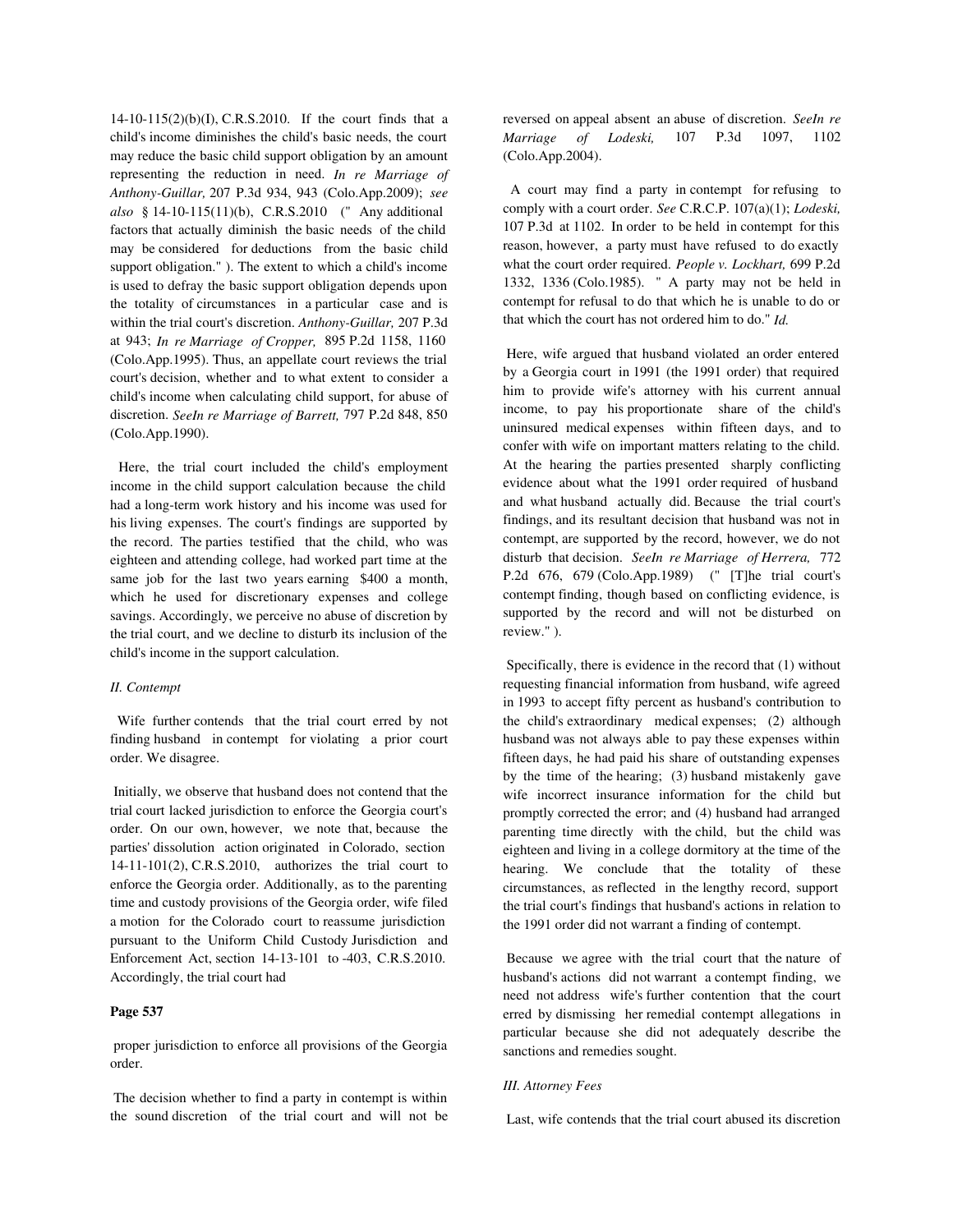by denying her request for attorney fees as a sanction under C.R.C.P. 107(d) and 16.2(j), and under section 14-10-119, C.R.S.2010. We disagree.

 Because we affirm the trial court's finding of no contempt, we also affirm the denial of attorney fees under C.R.C.P. 107(d). *SeeEatchel v. Lanphere,* 170 Colo. 545, 549-50, 463 P.2d 457, 460 (1970) (" Since the judgment of contempt cannot be sustained, and since by virtue of Rule 107(d) an order for attorney's fees is an adjunct of a finding of guilty of contempt, the award of attorney's fees by the trial court must also be set aside." ).

Sanctions for nondisclosure under C.R.C.P. 16.2(j) are discretionary and the trial court is not required to impose sanctions for a violation of pretrial procedures. *SeeNagy v. Dist. Court,* 762 P.2d 158, 160-61 (Colo.1988) (construing former C.R.C.P. 121 § 1-18(1)(d), which, like C.R.C.P. 16.2(j), used the permissive " may" regarding imposition of sanctions); *In re Marriage of Emerson,* 77 P.3d 923, 927 (Colo.App.2003) (trial court has broad discretion whether to award sanctions for discovery violations under C.R.C.P. 37).

 First, we reject wife's contention that the trial court failed to sufficiently address her request for sanctions. The record

## **Page 538**

 reflects that both parties previously moved for and were granted attorney fees relating to pretrial and discovery matters. Wife did not assert a second request for sanctions relating to nondisclosure in either her motion to modify child support or her motion for contempt. Nor did she file a separate motion seeking attorney fees for that reason. In closing argument, wife's attorney referred to husband's failure to disclose information only in connection with wife's contempt argument, and fees were requested only relating to contempt and because of disparity of income between the parties, and not under C.R.C.P. 16.2(j). Accordingly, we conclude the trial court's denial of fees sufficiently addressed wife's attorney fee request as it was presented at the hearing.

 The decision whether to award attorney fees under section 14-10-119 is also discretionary with the trial court and will not be disturbed on appeal absent an abuse of discretion. *SeeIn re Marriage of Yates,* 148 P.3d 304, 318 (Colo.App.2006). Section 14-10-119 empowers trial courts to equitably apportion costs and fees between parties based on relative ability to pay, and courts have great latitude under the statute to craft attorney fee orders appropriate to the circumstances in a given case. *In re Marriage of Gutfreund,* 148 P.3d 136, 141 (Colo.2006).

1002, that the trial court abused its discretion by finding that all of wife's living expenses were paid by way of regular gifts from her current husband. As wife acknowledges, the court did not include her current husband's income as part of her income when determining child support. Thus, *Nimmo,* which holds that a third party's payment of household expenses may not be considered as income for child support, but that the amount of any regular financial gifts to a parent, whatever their source, may be discovered and considered, is not controlling. *See* 891 P.2d at 1007-08.

 Wife's overall economic circumstances, and not solely her income, are relevant in the context of an attorney fee award under section 14-10-119. *SeeIn re Marriage of Aldrich,* 945 P.2d 1370, 1377 (Colo.1997) (describing section 14-10-119 award as based on the relative economic circumstances of the parties); *see alsoGutfreund,* 148 P.3d at 141. Thus, regardless of whether the amounts wife's current husband contributed to her living expenses were properly termed " gifts," the trial court did not abuse its discretion in considering those contributions when evaluating wife's overall economic circumstances and ability to pay attorney fees. *Cf.In re Marriage of Bowles,* 916 P.2d 615, 618 (Colo.App.1995) (holding that court cannot include new spouse's resources in the income calculation for purposes of determining maintenance but that such resources may be considered generally as a factor in determining whether changed circumstances exist to warrant reduction in maintenance).

 Although wife requests appellate attorney fees, she provides no legal basis for the request. Thus, we deny it. *See* C.A.R. 39.5; *In re Marriage of Dunkle,* 194 P.3d 462, 467 (Colo.App.2008).

 Because we do not view wife's appeal as frivolous under C.A.R. 38(d) and section 13-17-102(4), C.R.S.2010, we also deny husband's request for appellate fees. *SeeMission Denver Co. v. Pierson,* 674 P.2d 363, 365 (Colo.1984) (" Standards for determining whether an appeal is frivolous should be directed toward penalizing egregious conduct without deterring a lawyer from vigorously asserting his client's rights." ).

 The order is reversed as to the calculation of the child support obligations accruing before January 1, 2008 and the case is remanded to recalculate those obligations as provided herein. The order is affirmed in all other respects.

Judge MILLER and Judge NIETO[\*] concur.

 --------- Notes:

We reject wife's argument, relying on *Nimmo,* 891 P.2d

[\*] Sitting by assignment of the Chief Justice under